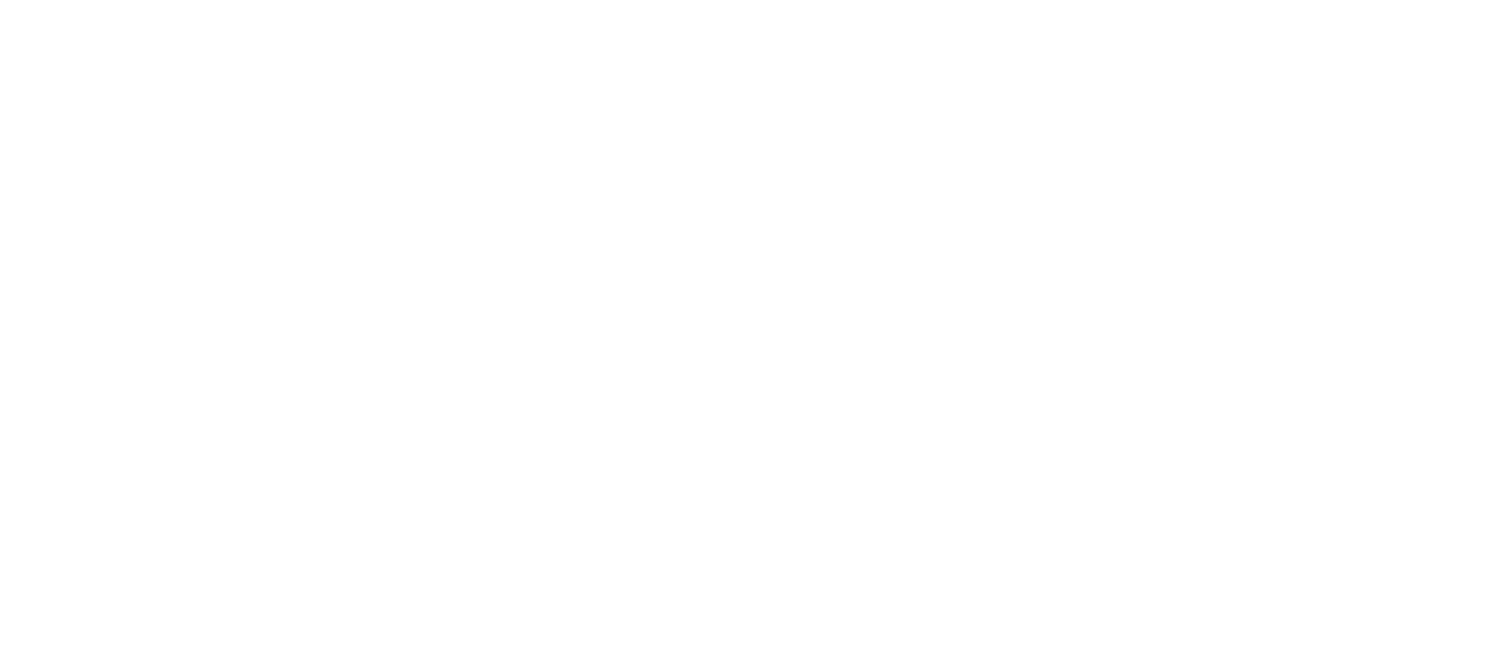#### It's About Your Comfort

The Carrier® Infinity® series heat pumps represent years of design, development and testing with one goal in mind – making you more comfortable. We have taken the lead in creating new technologies that deliver the comfort and efficiency you deserve while staying ahead of industry trends and global initiatives.

All year long, humidity affects the temperature at which you feel most comfortable. That's why Carrier Ideal Humidity System® technology plays such an

important role in your comfort. When you add the

Infinity control, Carrier humidifier and variable-speed furnace or fan coil to

The Carrier HYBRID HEAT® dual fuel system delivers peace of mind to homeowners concerned

about the unpredictable nature of utility costs.

This system pairs a gas furnace with an electric heat pump and compatible thermostat to provide

the Infinity heat pump, Ideal Humidity System technology allows you to control humidity levels even when your system isn't actively heating or cooling.† You'll IdealHumidity

feel cooler at higher temperatures in the summer and warmer at lower temperatures in the winter.

comfort, economy and flexibility. Your Carrier HYBRID HEAT dual fuel system will automatically Thinks. Heats. Saves. switch between electric **HYBRID HEAT!** and gas heating as needed

to keep your home comfortable all winter long while optimizing the efficiencies of each fuel source.

Carrier's exclusive Comfort® heat pump system features two stages of heating – high and low. The heat pump, when properly matched with a compatible indoor unit and

compatible thermostat, operates on low-stage up to 80% of the time, resulting in more even, consistent temperature, greater air circulation and improved air quality. ®

#### Uncompromising **Quality**

You don't lead an industry for more than 100 years by accident. Carrier has maintained its position and reputation through diligent, uncompromising quality control at every stage of a product's life – from concept to completion. Once our product is installed at your home, you can be confident that durable construction and built-in reliability features ensure your comfort for years to come.

- **•** Built-in reliability: Forward-swept fan blades enhance performance and maximize sound reduction. Smart electronics that monitor system operation and a compressor-protecting filter drier help keep critical components operating at their best.
- **•** Durability: WeatherArmor™ Ultra protection shields the outdoor unit from hail, errant soccer balls, lawn equipment and other hazards. Our combination of a galvanized steel cabinet, louvered coil guard and baked-on powder paint provides superior rust protection and keeps your system looking its best for years.



† Ideal Humidity System technology continually monitors indoor humidity, indoor temperature and outdoor temperature, and has the ability to turn on your comfort system just for dehumidification in the cooling season or humidification in the heating season.



Puron® refrigerant is environmentally sound and won't deplete the ozone layer. Carrier systems with Puron refrigerant set the standard for environmentally sound heat pump and air conditioner performance well ahead of industry competitors. Today, Carrier heat pumps and air conditioners using Puron refrigerant show exceptional reliability and are a testament to our industry leadership.